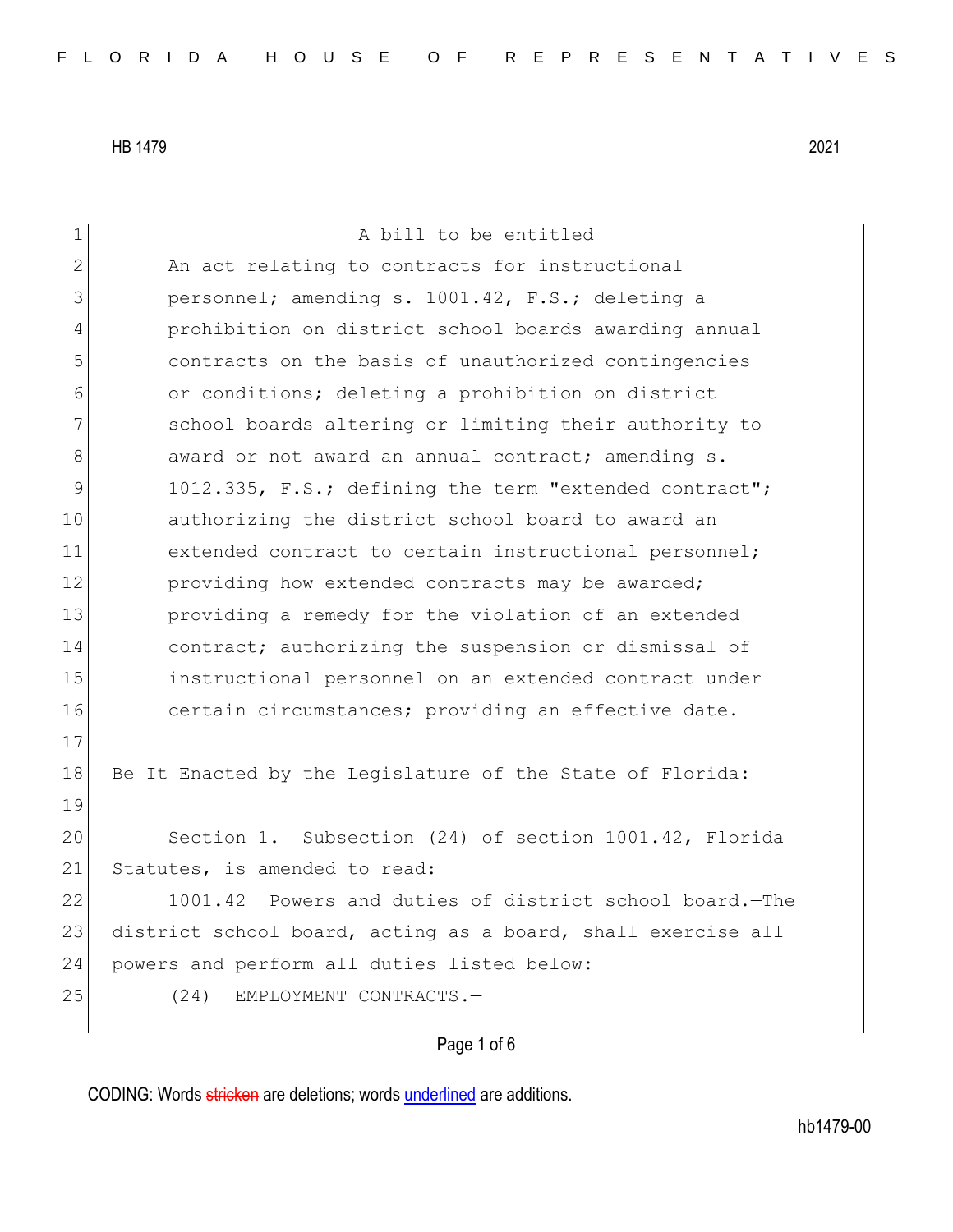Page 2 of 6 26  $\overline{a}$  If a school district enters into a contract or 27 employment agreement, or renewal or renegotiation of an existing 28 contract or employment agreement, with an officer, agent, 29 employee, or contractor which contains a provision for severance 30 pay, the contract or employment agreement must include the 31 provisions of s. 215.425. 32 (b) A district school board may not award an annual 33 contract on the basis of any contingency or condition not 34 expressly authorized in law by the Legislature or alter or limit 35 its authority to award or not award an annual contract as 36 provided in s. 1012.335. This paragraph applies only to a 37 collective bargaining agreement entered into or renewed by a 38 district school board on or after June 15, 2017. 39 Section 2. Subsections (1) through (4) of section 40 1012.335, Florida Statutes, are amended to read: 41 1012.335 Contracts with instructional personnel hired on 42 or after July 1, 2011. $-$ 43 (1) DEFINITIONS. - As used in this section, the term: 44 (a) "Annual contract" means an employment contract for a 45 period of no longer than 1 school year which the district school 46 board may choose to award or not award without cause. 47 (b) "Extended contract" means an employment contract with 48 the district school board for a period longer than 1 year, not 49 to exceed 3 years. 50 (c) (b) "Instructional personnel" means instructional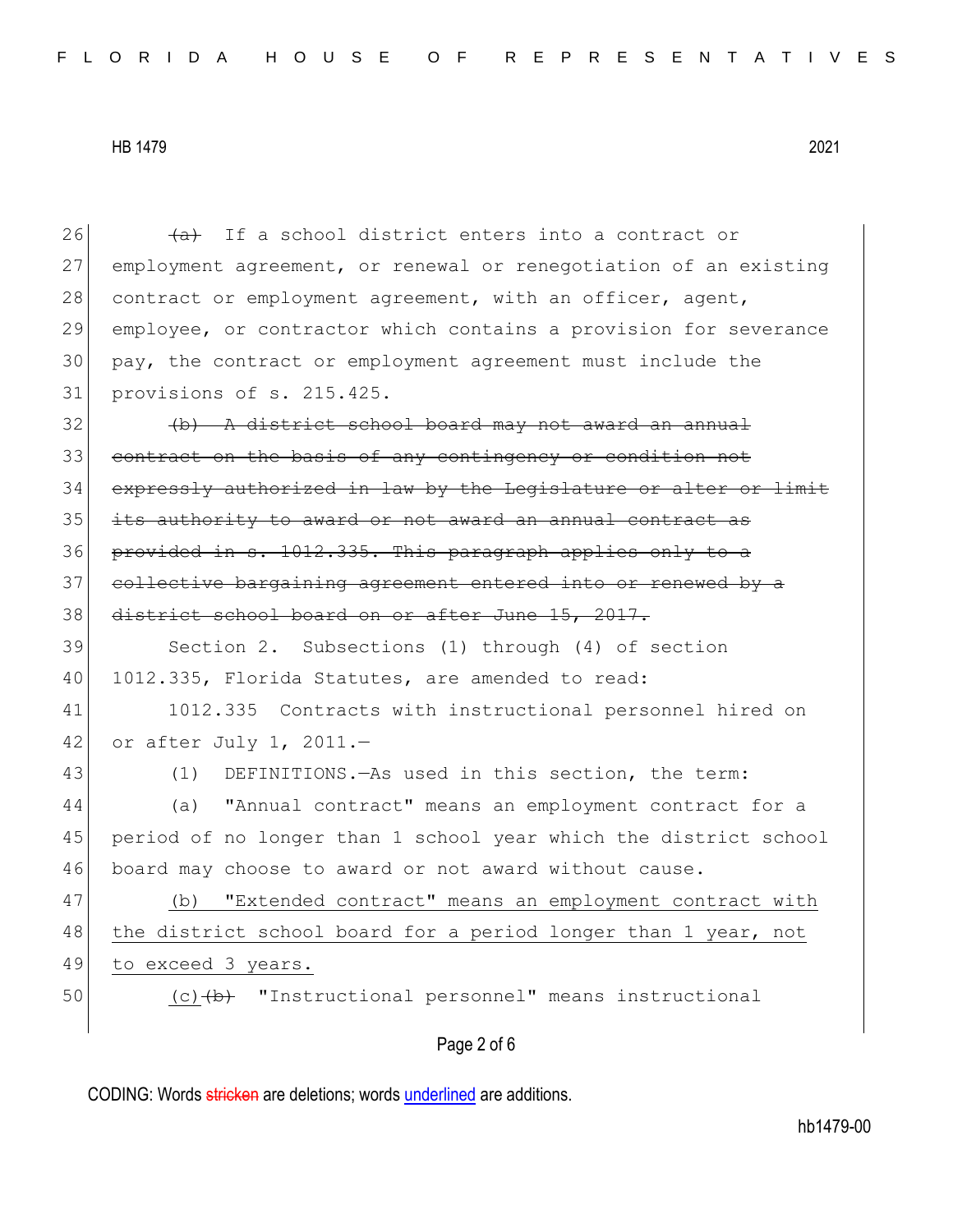51 personnel as defined in s.  $1012.01(2)(a)-(d)$ , excluding 52 substitute teachers.

53 (d)  $\left($ d)  $\left($ e $\right)$  "Probationary contract" means an employment contract for a period of 1 school year awarded to instructional personnel upon initial employment in a school district. Probationary contract employees may be dismissed without cause 57 or may resign without breach of contract. A district school board may not award a probationary contract more than once to the same employee unless the employee was rehired after a break in service for which an authorized leave of absence was not granted. A probationary contract shall be awarded regardless of 62 previous employment in another school district or state.

 $63$  (2) EMPLOYMENT.

64 (a) <del>Beginning July 1, 2011,</del> Each individual newly hired as 65 instructional personnel by the district school board shall be 66 awarded a probationary contract. Upon successful completion of 67 the probationary contract, the district school board may award 68 an annual contract pursuant to paragraph (c) or an extended 69 contract pursuant to paragraph (d).

70 (b) Beginning July 1, 2011, An annual contract may be 71 awarded pursuant to paragraph (c) or an extended contract may be 72 awarded pursuant to paragraph (d) for instructional personnel 73 who have successfully completed a probationary contract with the 74 district school board and have received one or more annual 75 contracts from the district school board.

### Page 3 of 6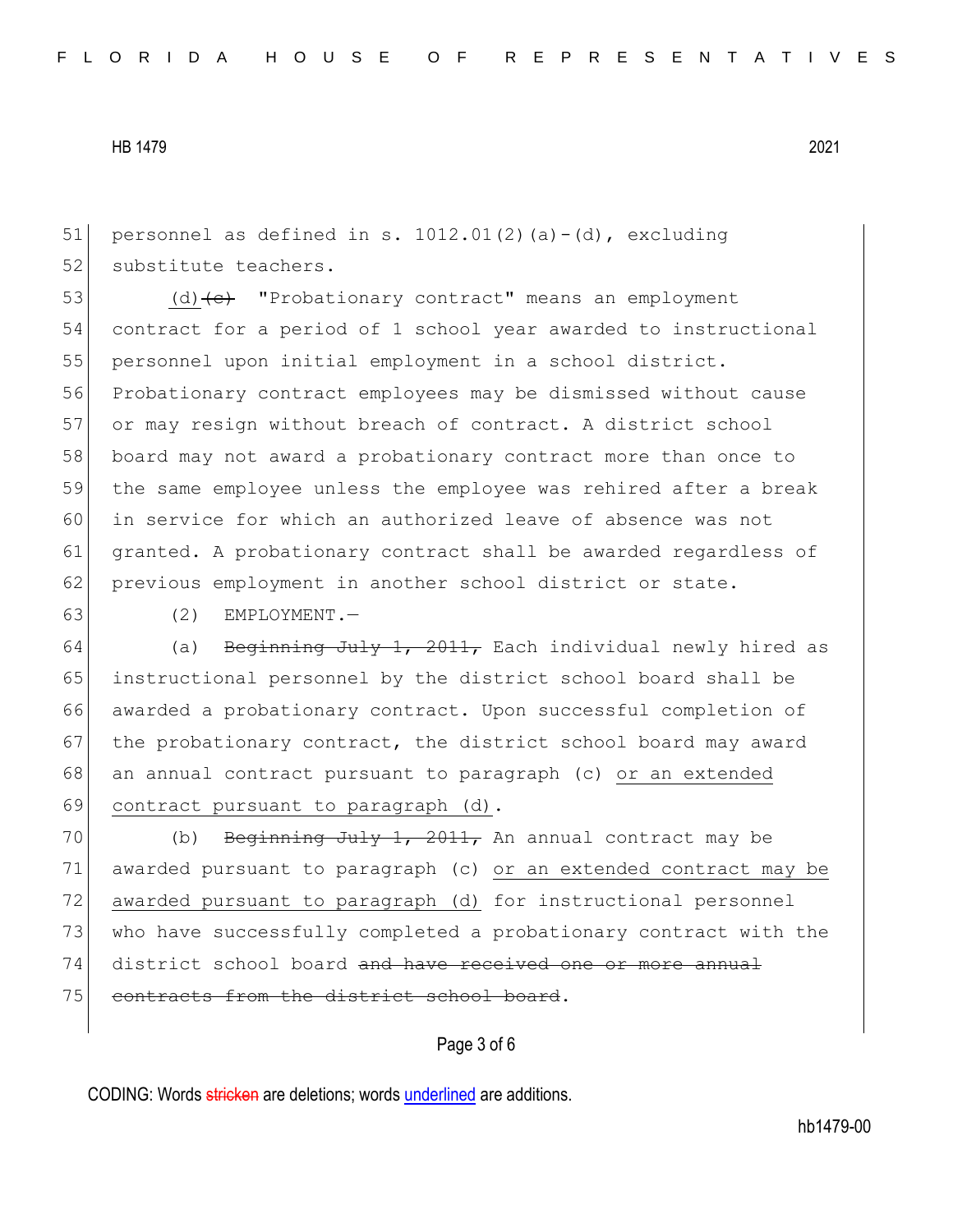| 76  | (c) An annual contract may be awarded only if the                |
|-----|------------------------------------------------------------------|
| 77  | employee:                                                        |
| 78  | Holds an active professional certificate or temporary<br>1.      |
| 79  | certificate issued pursuant to s. 1012.56 and rules of the State |
| 80  | Board of Education.                                              |
| 81  | 2. Has been recommended by the district school                   |
| 82  | superintendent for the annual contract based upon the            |
| 83  | individual's evaluation under s. 1012.34 and approved by the     |
| 84  | district school board.                                           |
| 85  | 3. Has not received two consecutive annual performance           |
| 86  | evaluation ratings of unsatisfactory, two annual performance     |
| 87  | evaluation ratings of unsatisfactory within a 3-year period, or  |
| 88  | three consecutive annual performance evaluation ratings of needs |
| 89  | improvement or a combination of needs improvement and            |
| 90  | unsatisfactory under s. 1012.34.                                 |
| 91  | (d) 1. An extended contract may be awarded if the employee:      |
| 92  | a. Holds an active professional certificate issued               |
| 93  | pursuant to s. 1012.56 and the rules of the State Board of       |
| 94  | Education; and                                                   |
| 95  | b. Has received an annual performance evaluation rating of       |
| 96  | effective or highly effective and has not received a rating of   |
| 97  | unsatisfactory within a 3-year period.                           |
| 98  | The contract term shall be determined by the school<br>2.        |
| 99  | district. A contract may exceed 1 year but may not exceed 3      |
| 100 | years.                                                           |
|     |                                                                  |

## Page 4 of 6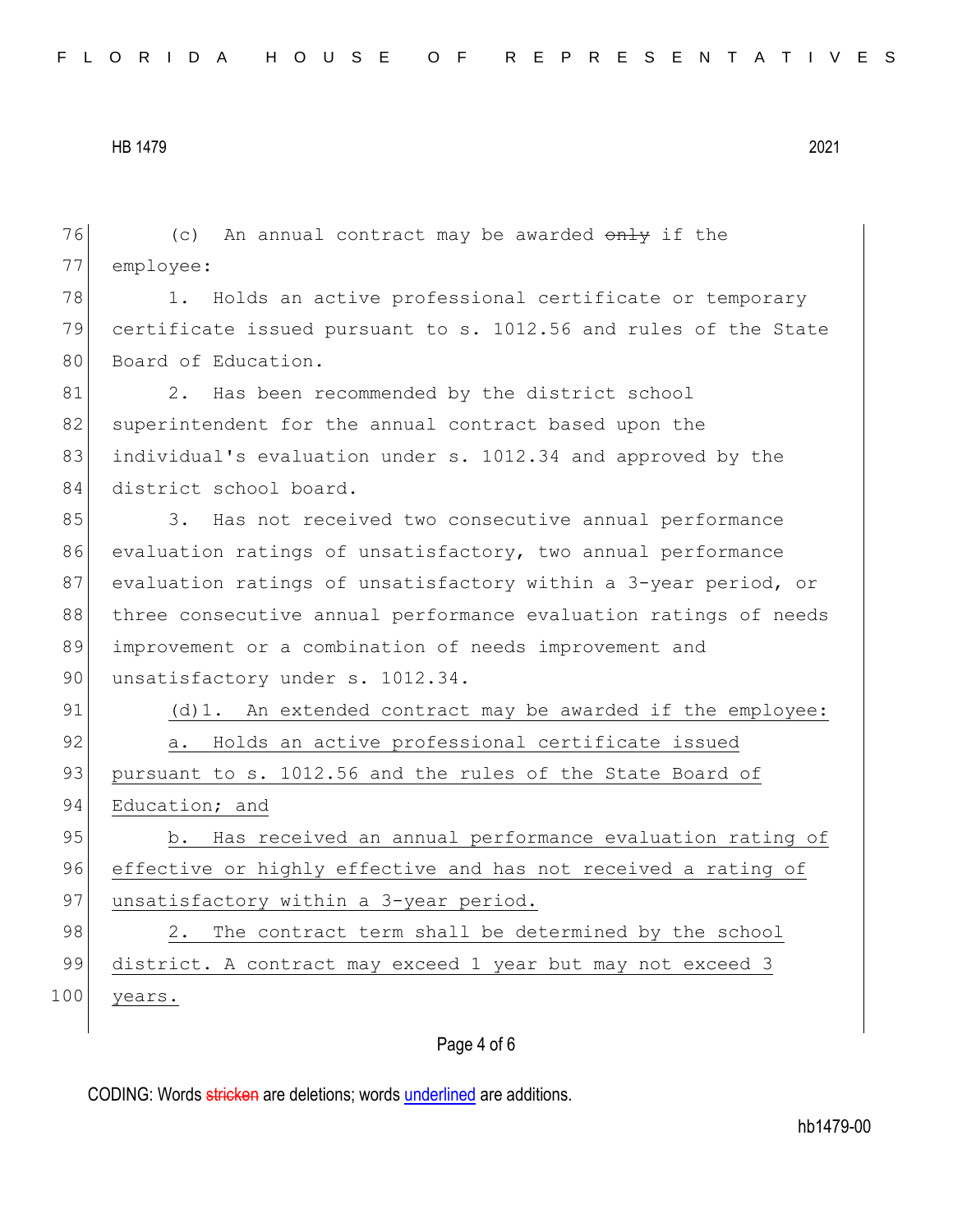101 3. Contract terms determined pursuant to this paragraph 102 are subject to approval by the district school superintendent or 103 his or her designee. 104 (3) VIOLATION OF ANNUAL OR EXTENDED CONTRACT. 105 Instructional personnel who accept a written offer from the 106 district school board and who leave their positions without 107 prior release from the district school board are subject to the 108 jurisdiction of the Education Practices Commission. 109 (4) SUSPENSION OR DISMISSAL OF INSTRUCTIONAL PERSONNEL ON 110 ANNUAL CONTRACT OR ON EXTENDED CONTRACT.—Any instructional 111 personnel with an annual contract or extended contract may be 112 suspended or dismissed at any time during the term of the 113 contract for just cause as provided in subsection (5). The 114 district school board shall notify the employee in writing 115 whenever charges are made and may suspend such person without 116 pay. However, if the charges are not sustained, the employee 117 shall be immediately reinstated and his or her back pay shall be 118 paid. If the employee wishes to contest the charges, he or she 119 must, within 15 days after receipt of the written notice, submit 120 a written request for a hearing to the district school board. A 121 direct hearing shall be conducted by the district school board 122 or a subcommittee thereof within 60 days after receipt of the 123 written appeal. The hearing shall be conducted in accordance 124 with ss. 120.569 and 120.57. A majority vote of the membership 125 of the district school board shall be required to sustain the

#### Page 5 of 6